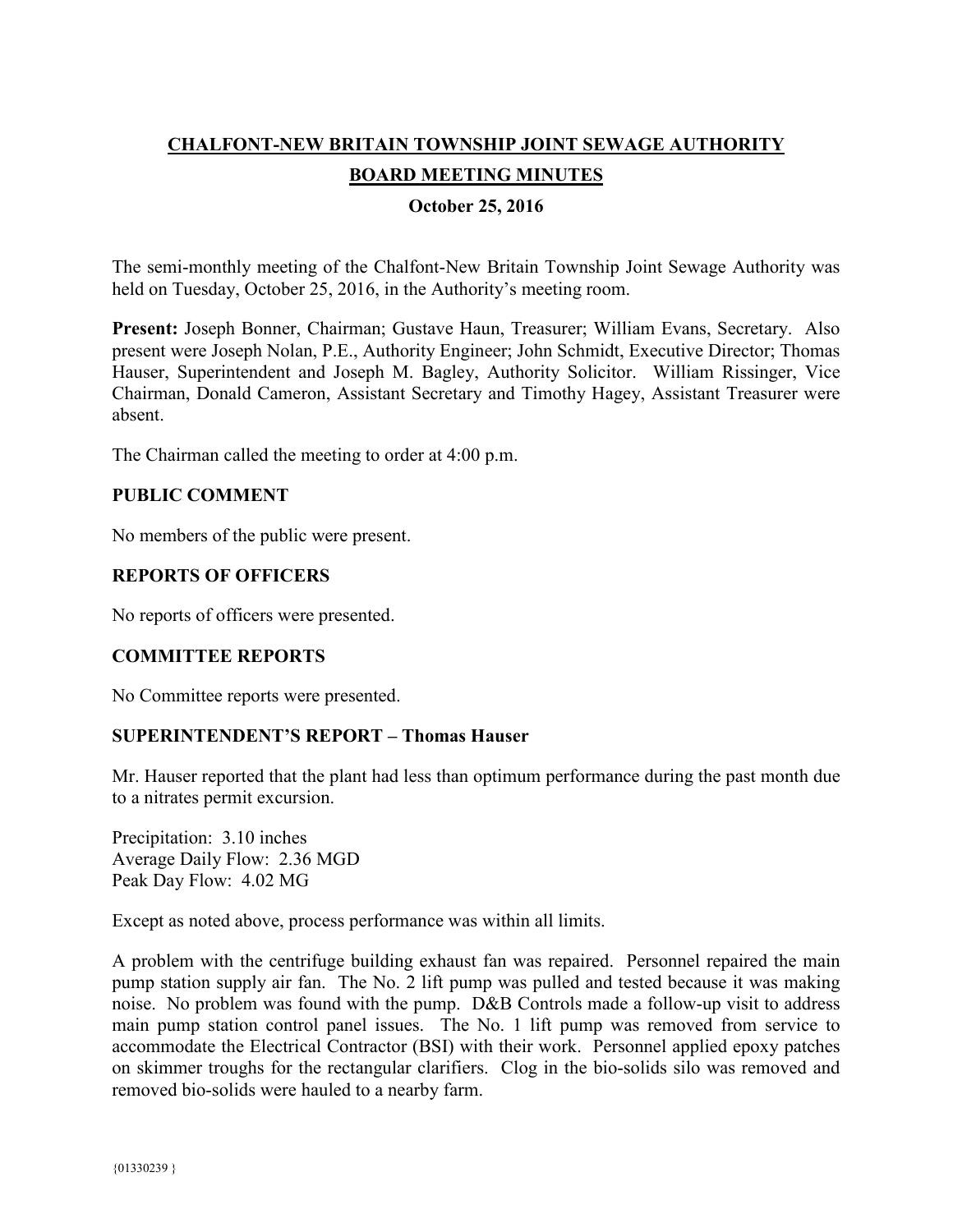In the collection system, personnel TV'd 1506 feet of sewer main and 299 feet of laterals at Cole Brook. Four final meter readings were read.

The Board discussed the epoxy coating work with Mr. Hauser. The Board also asked questions regarding the cause of the permit excursion. There was a discussion regarding the delay in receipt of certain lab results. Mr. Schmidt discussed the purchase of new equipment so that nitrates results could be obtained right away.

# **EXECUTIVE DIRECTOR'S REPORT – John E. Schmidt**

Mr. Schmidt asked the Board if any of them will be attending the PMAA meeting on November  $17<sup>th</sup>$ .

Mr. Schmidt presented a letter from CKS Engineers that included their new rate schedule for 2017.

Mr. Schmidt presented two (2) revised checks to be signed by the Board. The Bill List as approved by the Board last meeting is correct and unchanged, however these two checks were not printed correctly. Mr. Rissinger's health status update was discussed. Mr. Schmidt stated that the minutes have been distributed to the Board and asked for any changes. No changes were recommended.

## **ENGINEER'S REPORT – Joseph Nolan, P.E.**

Mr. Nolan reported that work continues on the Phase III project. The Contractor is replacing sprockets in the settling tanks. The Contractor is also getting ready to do work in the two (2) digester tanks. The foundation for the bio-solids building was started. Mr. Nolan reported that he is pleased with the progress of work.

Mr. Nolan reported that certain change orders and credits will be proposed at the next meeting of the Board. Mr. Nolan discussed that the Board had previously approved new roofing systems on various buildings in the amount of approximately \$187,000.00. That proposed work, along with certain stormwater and handicapped ramp work due to Township Code requirements, along with certain aeration tank work and coating of the inside of digester walls, along with certain credits that have been obtained due to the elimination of certain work, will result in proposed change orders of approximately \$165,000.00 instead of \$187,000.00 simply for new roofing systems.

There was a discussion about the inside of the digester tanks and the age of the original coating. A consensus was reached that the Authority should proceed with the coating system.

Mr. Nolan presented the Annual Consulting Engineer's Report. Mr. Nolan explained that it was undertaken at the same time as reconciliation of future billings to Bucks County Water and Sewer Authority for the new fiscal year.

Mr. Nolan reviewed changes in the hydraulic design of the plant, plant performance during the past fiscal year, maintenance and improvements during the past year, and expenditures and monies owed by the Authority and Bucks County Water and Sewer Authority. The reconciliation for the past year is that Chalfont-New Britain owes BCW&SA \$16,459.31. From